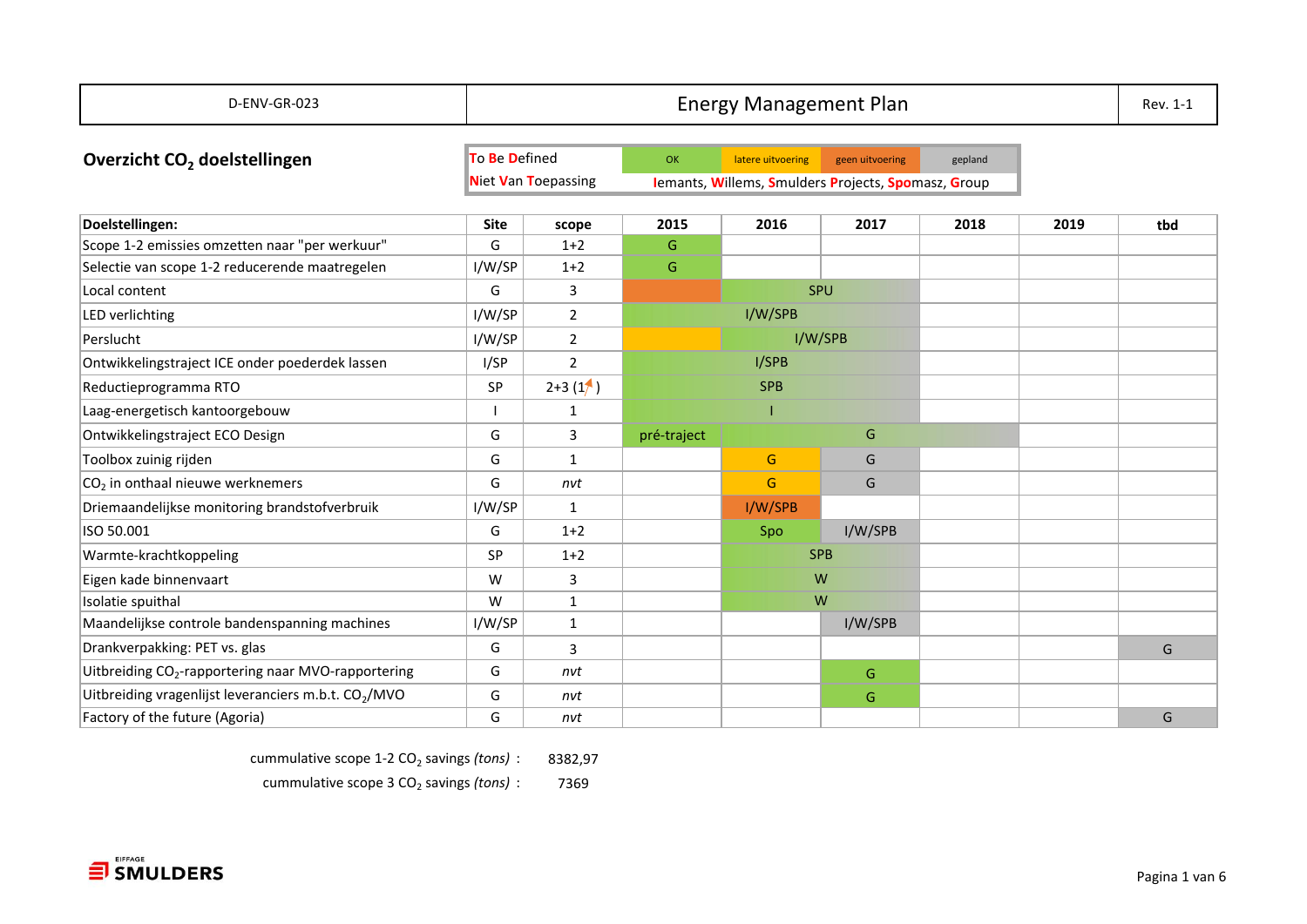| location   | item                     | scope       | 2014    | 2015    | 2016    | 2017  | 2018  | 2019  | <b>TOTAL upto 2016</b> |
|------------|--------------------------|-------------|---------|---------|---------|-------|-------|-------|------------------------|
| <b>SPB</b> | test LED Albert Hall     | $1 - 2$     |         | 26      | 26      | 26    | 26    | 26    | 52,0                   |
| <b>SPB</b> | LED Tital Hall (partial) | $1 - 2$     |         |         | 88,41   | 88,41 | 88,41 | 88,41 | 88,4                   |
| <b>SPB</b> | <b>LED Albert Hall</b>   | $1 - 2$     |         |         |         | 529   | 529   | 529   | 0,0                    |
| W          | test LED Hall H          | $1 - 2$     |         |         | 9,28    | 9,28  | 9,28  | 9,28  | 9,3                    |
| W          | LED full relighting      | $1 - 2$     |         |         |         | 123   | 123   | 123   | 0,0                    |
|            | <b>LED 2016</b>          | $1 - 2$     |         |         |         |       |       |       | 0,0                    |
|            | <b>LED 2017</b>          | $1 - 2$     |         |         |         |       |       |       | 0,0                    |
| G          | <b>ECO Design</b>        | $1 - 2 - 3$ |         | 5382    | 1987    |       |       |       | 7369,0                 |
| G          | ICE welding              | $1 - 2$     |         |         | 6,58    |       |       |       | 6,6                    |
| I/W/SPB    | green energy supplier    | $1 - 2$     | 2912,42 | 3435,56 | 1878,72 |       |       |       | 8226,7                 |
| W          | insulation painting hall | $1 - 2$     |         |         |         | 76,8  | 76,8  | 76,8  | 0,0                    |
| <b>SPB</b> | <b>RTO</b>               | $1 - 2 - 3$ |         |         |         | 221,4 | 221,4 | 221,4 | 0,0                    |
| <b>SPB</b> | <b>WKK</b>               | $1 - 2$     |         |         |         |       | 613   | 613   | 0,0                    |

cummulative scope 1-2 CO<sub>2</sub> savings (tons) : 8383

cummulative scope 3 CO<sub>2</sub> savings (tons) : 7369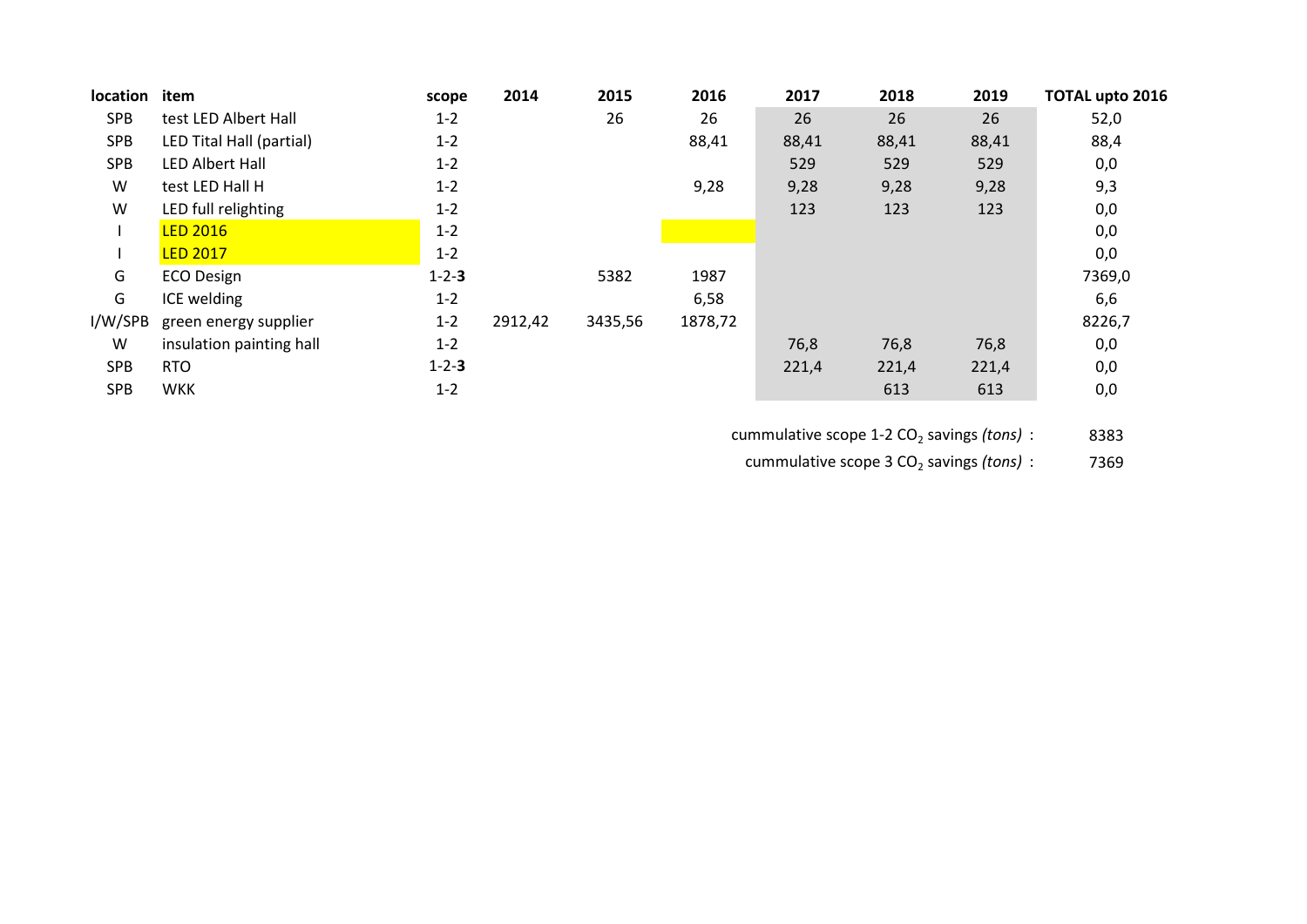## **Positioning of the firm in the sector**

*related document: Maatregellijst\_PDF\_Versie1 1\_report 2016 Maatregellijst\_report 2017*

The Smulders company is a relatively new player on the field of  $CO<sub>2</sub>$ –calculation and – reduction. It is however a distinguished player in its sector, offering more than 50 years' experience in the engineering, construction, supply and assembly of steel constructions.

Hence it's position is two-sided.

On the one hand, the firm is taking its first steps in a structural tackling of the  $CO_2$ -emissions. Actions have been taken in the past, e.g. solar panels at Iemants, but not with a long term vision in mind. This has drastically changed over the last few years.

For the first time in 2014, the scope 1 and 2 emissions have been charted and clear goals have been set. The planned actions are at the moment very basic, focussing mainly on compressed air, LED lighting and insulation. The goal is to steadily grow from this basic level to a more  $CO_{2}$ mature stance, in which the current actions are regarded as evident by all parties concerned.

On the other hand, Smulders has a very well developed position in the sector of steel constructions. It has already come a long way to stay competitive in a struggling market. The Engineering and Production departments are top class.

The possibilities for some scope 1, 2 or 3 emission reductions are therefore top class and leading in the sector. We are talking about developing new welding techniques (ICE), ameliorated waste treatment designs (RTO) and recalculating customer designs (ECO Design).

We can conclude the following.

- Related to the general aspect of  $CO<sub>2</sub>$  emission reduction, Smulders is still taking its first steps and is a follower.

- With regards to  $CO<sub>2</sub>$  emission reduction projects linked to its core business, the company is a leader.

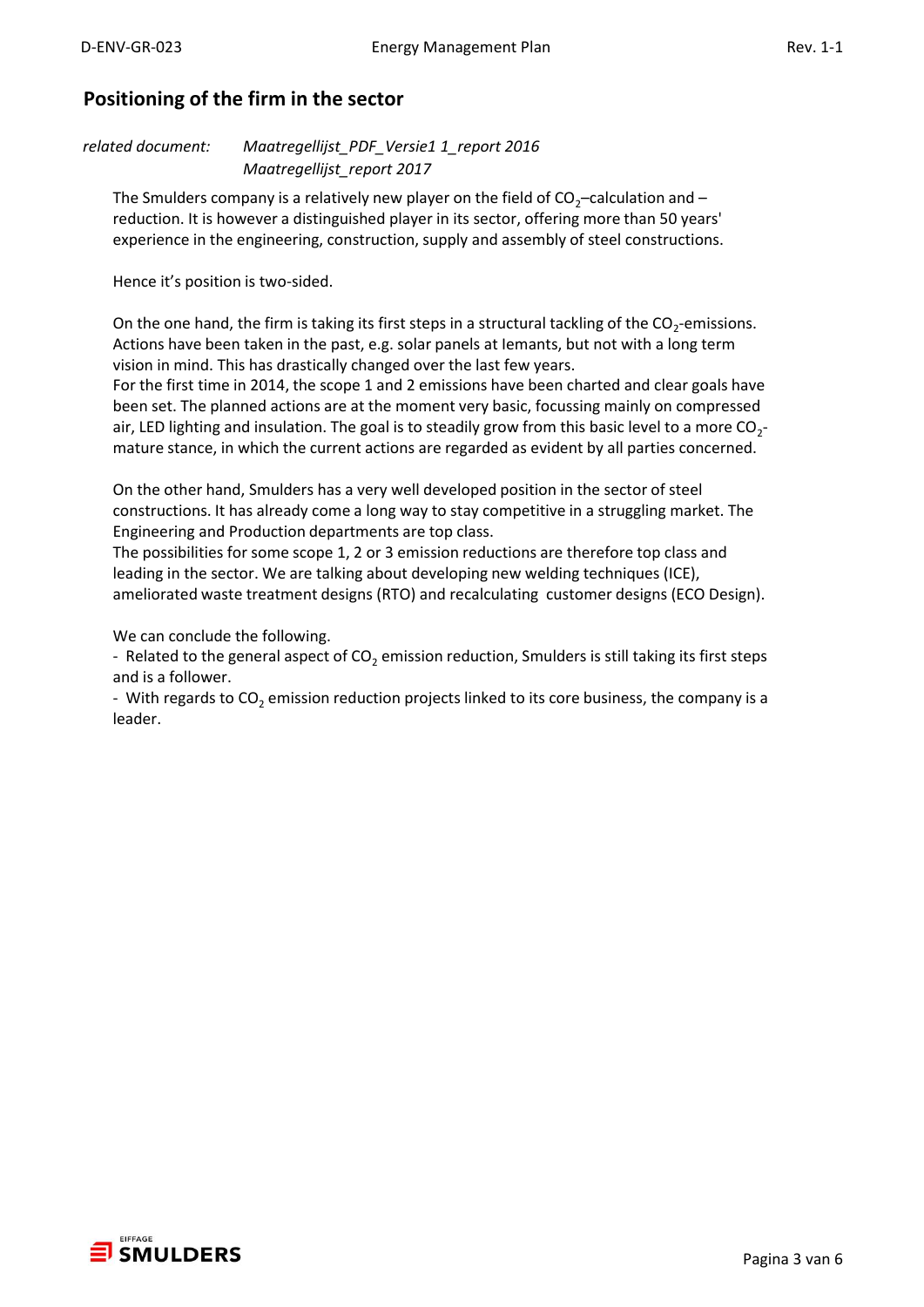## D-ENV-GR-023 **Energy management plan 2015**

| site           | scope          | topic                                                          | detail                                                                                                                                           | target value<br>(related to site) | unit          | value (ton CO <sub>2</sub> ) | responsible                 | result value                | unit' | value (ton CO2)' annotation |                                                                                                                                                                                                                                                                                |
|----------------|----------------|----------------------------------------------------------------|--------------------------------------------------------------------------------------------------------------------------------------------------|-----------------------------------|---------------|------------------------------|-----------------------------|-----------------------------|-------|-----------------------------|--------------------------------------------------------------------------------------------------------------------------------------------------------------------------------------------------------------------------------------------------------------------------------|
| G              | $1+2$          | improving inventory                                            | reporting related to working hours<br>(incl. reference year 2014)                                                                                | relative to<br>working hours      |               |                              | $CO2$ responsible           | OK                          |       |                             |                                                                                                                                                                                                                                                                                |
| I/W/SP         | $\overline{2}$ | green energy supplier                                          | raise the percentage of green energy (kWh) through<br>a new supplier of electricity                                                              | 40                                | %             | 416<br>$(-11, 43%)$          | Purchase Manager            | 42,67                       | %     | 10                          | Relative drop of 10 tons compared to year before, due to small rise in green<br>energy. Absolute rise of 75 tons due to larger consumption.<br>Projected drop of 416 tons was based on Eneco (2013). This was corrected to<br>Scholt 2014, which is the same supplier as 2015. |
| I/Spo          | $\mathbf{1}$   | improving inventory                                            | division of diesel fuel consumption into company<br>car, collective transport and transport of goods                                             | in inventory                      |               |                              | $CO2$ responsible           |                             |       |                             |                                                                                                                                                                                                                                                                                |
| I/W/SP         | $\mathbf{1}$   | improving inventory                                            | calculating CO2 emssions from gas consumption<br>based on the correct caloric value                                                              | in inventory                      |               |                              | CO <sub>2</sub> responsible |                             |       |                             |                                                                                                                                                                                                                                                                                |
| I/W/SP         | $\mathbf{1}$   | improving inventory                                            | registration of refrigirants                                                                                                                     | in inventory                      |               |                              | $CO2$ responsible           |                             |       |                             |                                                                                                                                                                                                                                                                                |
| I/W/SP/S<br>po | $\mathbf{1}$   | improving inventory                                            | registration of private car fuel consumption for<br>business travel                                                                              | in inventory                      |               |                              | $CO2$ responsible           |                             |       |                             |                                                                                                                                                                                                                                                                                |
|                | $\mathbf{1}$   | CO <sub>2</sub> reduction related to<br>heating OR electricity | selection of viable investments/actions for the<br>reduction of heating (gas+fuel oil), based on the<br>energy audit 2015, execution during 2016 | $-10$                             | $\frac{9}{6}$ | 86,7<br>(-2,38% in 2016)     |                             |                             |       |                             |                                                                                                                                                                                                                                                                                |
|                | $\overline{2}$ | $CO2$ reduction related to<br>heating OR electricity           | selection of viable investments/actions for the<br>reduction of electricity, based on the energy audit<br>2015, execution during 2016            | $-5$                              | $\frac{9}{6}$ | 81,4<br>(-2,23% in 2016)     |                             | compressed<br>air, LED, ICE |       |                             | LED: numbers available but not yet recalculated<br>ICE: estimated 3000kWh per welding machine, exact numbers available in 2016<br>Air: tbd, based on energy audit                                                                                                              |
|                | $\overline{2}$ | electricity: compressed<br>air                                 | reducing the air pressure from 9 to 7 bar (after<br>further analysis of potential production risks)                                              |                                   |               |                              | maintenance dep.            |                             |       |                             | delayed to 2016                                                                                                                                                                                                                                                                |
| I/W/SP         | $\overline{2}$ | electricity: compressed<br>lair                                | introducing a periodical leak detection of the air<br>pressure system + first execution in 2015 and<br>repairing detected leaks                  |                                   |               |                              | maintenance dep.            | OK                          |       |                             | monthly inspection by internal maintenance department                                                                                                                                                                                                                          |
|                | $\overline{2}$ | electricity: compressed<br>air                                 | including the air nozzles into the preventive<br>maintenance plan                                                                                |                                   |               |                              | maintenance dep.            |                             |       |                             | delayed to 2016                                                                                                                                                                                                                                                                |
| I/W/SP         | $\overline{2}$ | electricity: compressed<br>air                                 | timer on air compressors (night, weekend)                                                                                                        |                                   |               |                              | maintenance dep.            |                             |       |                             | delayed to 2016                                                                                                                                                                                                                                                                |
| SP             | $\overline{1}$ | CO <sub>2</sub> reduction related to<br>heating OR electricity | selection of viable investments/actions for the<br>reduction of heating (gas+fuel oil), based on the<br>energy audit 2015, execution during 2016 | $-10$                             | $\frac{9}{6}$ | 112,3<br>$(-2,57\%$ in 2016) |                             | RTO, WKK                    |       |                             | RTO installation 2016<br>WKK installation 2017<br>RTO is going to give a significant downfall in scope 3 emissions, which will largely<br>shift to scope 1 emissions See RTO project summary.                                                                                  |
| SP             | $\overline{2}$ | CO <sub>2</sub> reduction related to<br>heating OR electricity | selection of viable investments/actions for the<br>reduction of electricity, based on the energy audit<br>2015, execution during 2016            | $-5$                              | %             | 389,8<br>(-8,92% in 2016)    |                             | compressed<br>air, LED, ICE |       | LED: 78,82 ton              | LED: Already installed in 2015: 10,21kW, projected 2016: 30kW, 2017 tbd<br>ICE: after succesfull tests lemants, reduction based on numbers lemants<br>Air: tbd, based on energy audit                                                                                          |
| W              | 1              | CO <sub>2</sub> reduction related to<br>heating OR electricity | selection of viable investments/actions for the<br>reduction of heating (gas+fuel oil), based on the<br>energy audit 2015, execution during 2016 | $-5$                              | $\frac{9}{6}$ | 54,8<br>$(-2,65\%$ in 2016)  |                             | insulation<br>painting hall |       | 76,8                        | based on energy audit<br>execution 2017                                                                                                                                                                                                                                        |
| W              | $\overline{2}$ | CO <sub>2</sub> reduction related to<br>heating OR electricity | selection of viable investments/actions for the<br>reduction of electricity, based on the energy audit<br>2015, execution during 2016            | $-5$                              | %             | 41,1<br>$(-1,98\%$ in 2016)  |                             | compressed<br>air, LED      |       |                             | LED: planned 2017<br>Air: tbd, based on energy audit                                                                                                                                                                                                                           |
| Spo            | $1+2$          | energy audit                                                   | executing an energy audit on the Spomasz site                                                                                                    | audit executed                    |               |                              |                             |                             |       |                             | delayed to 2016 (ISO 50.001)                                                                                                                                                                                                                                                   |
| Spo            | 1              | improving inventory                                            | back-up check: other sources of heating (fuel, gas,<br>)?                                                                                        | checked                           |               |                              |                             | municipal<br>heating        |       |                             | waiting for energy consumption numbers to be added to emission inventory                                                                                                                                                                                                       |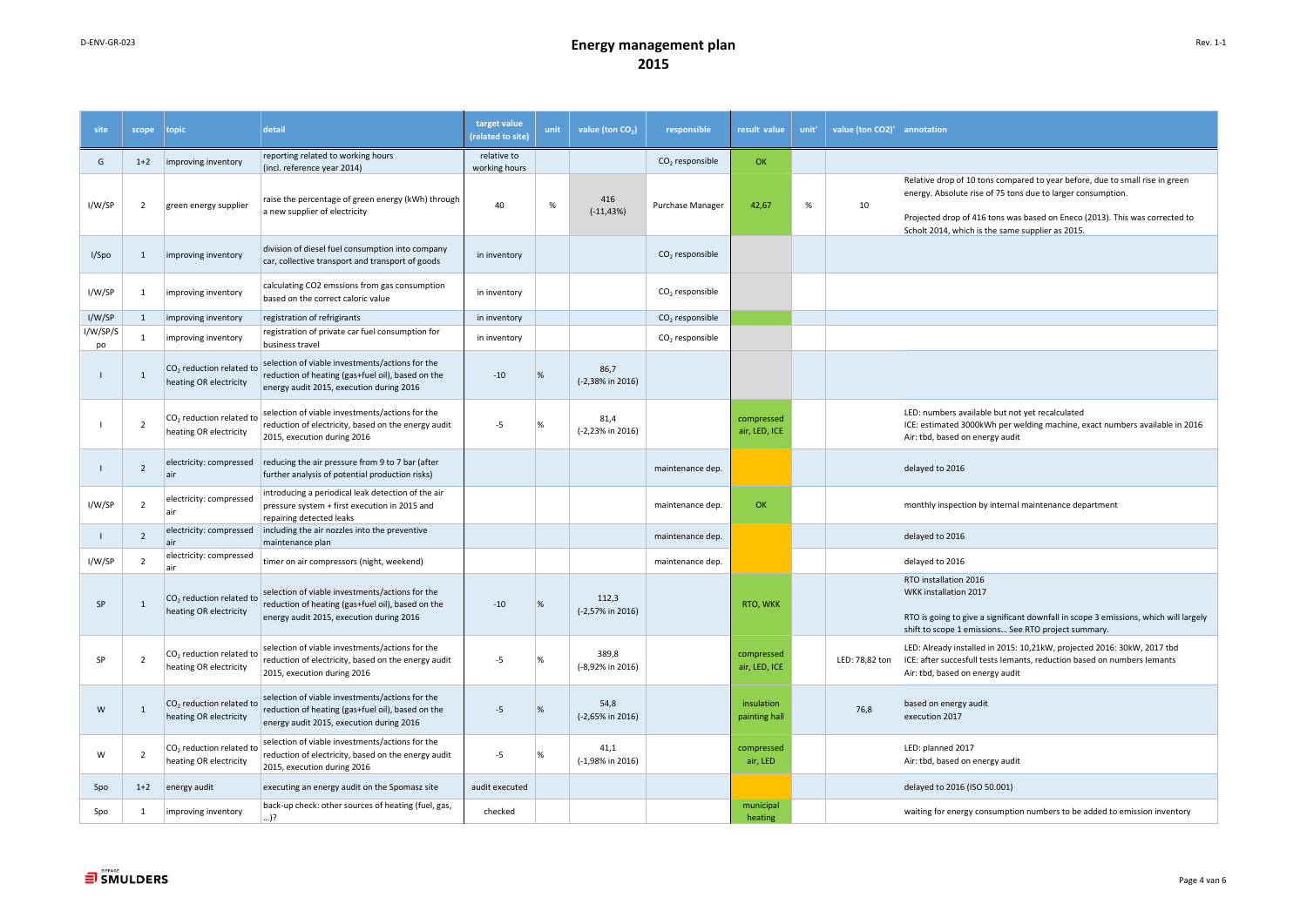## D-ENV-GR-023 **Energy management plan 2016**

| site           | scope                   | topic                                   | detail                                                                                                                                      | target value<br>(related to site) | unit | value (ton CO <sub>2</sub> ) | responsible                | result value              | unit' | value (ton CO2)' annotation |                                                                                                                 |
|----------------|-------------------------|-----------------------------------------|---------------------------------------------------------------------------------------------------------------------------------------------|-----------------------------------|------|------------------------------|----------------------------|---------------------------|-------|-----------------------------|-----------------------------------------------------------------------------------------------------------------|
| I/Spo          | 1                       | improving inventory                     | division of diesel fuel consumption into company<br>car, collective transport and transport of goods                                        | in inventory                      |      |                              | $CO2$ responsible          |                           |       |                             |                                                                                                                 |
| I/W/SP         | 1                       | improving inventory                     | calculating CO <sub>2</sub> emssions from gas consumption<br>based on the correct caloric value                                             | in inventory                      |      |                              | $CO2$ responsible          |                           |       |                             |                                                                                                                 |
| I/W/SP         | 1                       | improving inventory                     | registration of refrigirants                                                                                                                | in inventory                      |      |                              | $CO2$ responsible          | not applicable<br>anymore |       |                             | no longer required in handboek 3.0 due to minimal impact                                                        |
| I/W/SP/S<br>po | 1                       | improving inventory                     | registration of private car fuel consumption for<br>business travel                                                                         | in inventory                      |      |                              | $CO2$ responsible          | on hold                   |       |                             |                                                                                                                 |
|                | $\overline{2}$          | electricity: compressed                 | reducing the air pressure from 9 to 7 bar (after<br>further analysis of potential production risks)                                         | tbd                               |      |                              | maintenance dep.           | o, production<br>related  |       |                             |                                                                                                                 |
|                | $\overline{2}$          | electricity: compressed<br>air          | including the air nozzles into the preventive<br>maintenance plan                                                                           | tbd                               |      |                              | maintenance dep.           |                           |       |                             |                                                                                                                 |
| I/W/SP         | $\overline{2}$          | electricity: compressed<br>lair         | timer on air compressors (night, weekend)                                                                                                   | tbd                               |      |                              | maintenance dep.           | not applicable<br>anymore |       |                             | due to production needs, activities have practically gone up to 24/7.                                           |
| I/W/SP         | $\overline{2}$          | electricity: compressed<br>air          | switching from pneumatic to electric gear if possible                                                                                       | tbd                               |      |                              | production and HSE<br>dep. | no, safety<br>related     |       |                             |                                                                                                                 |
| I/W/SP         | $\overline{2}$          | electricity: compressed<br>air          | introducing vacuum-cleaner in stead of blowing                                                                                              | tbd                               |      |                              | production and HSE<br>dep. |                           |       |                             |                                                                                                                 |
|                | $\overline{2}$          | electricity: LED                        | gradually replacing old light fixtures by LED                                                                                               | tbd                               |      | $-50$                        | site manager               |                           |       |                             | 2017: no agreement on CAPEX yet                                                                                 |
| <b>SP</b>      | $\overline{2}$          | electricity: LED                        | replacing 30 fixtures to LED in Titan Hall                                                                                                  | $-221944$                         | kWh  | 88,41                        | site manager               | $-221944$                 | kWh   | 88,41                       | 2017: relighting Albert Hall = -1327306 kWh = 529 ton CO2                                                       |
| W              | $\overline{2}$          | electricity: LED                        | replacing 48 fixtures to LED in hall H (+ 9 extra)                                                                                          | $-23285$                          | kWh  | 9,28                         | project manager            | $-23285$                  | kWh   | 9,28                        | 2017: no agreement on CAPEX yet                                                                                 |
|                | $\overline{2}$          | electricity: ICE                        | use of new ICE welding technique in projects                                                                                                | $-3000$                           | kWh  | 1                            | project manager            | $-16520$                  | kWh   | 6,58                        | Beatrice project, overflow from 2016 into 2017. 2017: Walney                                                    |
| G              | 1                       |                                         | toolbox Defensive driving                                                                                                                   | yes                               |      |                              | HSE dep.                   | on hold                   |       |                             |                                                                                                                 |
| G              |                         |                                         | educating new employees                                                                                                                     | yes                               |      |                              | HSE dep.                   | ongoing                   |       |                             | HR department also working on new induction document                                                            |
| Spo            | $1+2$                   | energy audit                            | executing an energy audit on the Spomasz site                                                                                               | audit executed                    |      |                              | site manager               | OK                        |       |                             |                                                                                                                 |
| SP             | $2 + 3$                 | <b>Regenerative Thermal</b><br>Oxidizer | replacing AK filters by RTO for removal of solvents in<br>guided emissions                                                                  |                                   |      | 221,4                        | project manager            | ongoing                   |       |                             | Further optimalization of proper operation needed before making final<br>conclusions and external communication |
| I/W/SP         | 1                       |                                         | 3-monthly monitoring of fuel consumption by<br>company cars                                                                                 | yes                               |      |                              | bookkeeping dep.           | <sub>no</sub>             |       |                             |                                                                                                                 |
| I/W/SP/S<br>po |                         | ISO 50.001                              | management system is ISO 50.001 certified                                                                                                   | yes                               |      |                              | $CO2$ responsible          | ongoing                   |       |                             | certification audit 09/2017<br>SPO OK in 2016                                                                   |
| G              | $\overline{\mathbf{3}}$ | <b>ECO Design</b>                       | evaluation of potential reduction in steel and paint<br>or substitution of aluminium in Civil and Industrial<br><b>Engineering Projects</b> | 80                                | %    |                              | <b>Engineering manager</b> |                           |       |                             | Investigating the possibilities in 80% of projects, not reducing by 80%                                         |

| <b>Reduction scope 1/2 :</b> | 370,0856286 | ton $CO2$ / year |
|------------------------------|-------------|------------------|
|                              |             |                  |

ton  $CO<sub>2</sub>$  / year

2,6 % of baseyear

**Reduction scope 3 :**  $0$  to 0%

0% % of baseyear